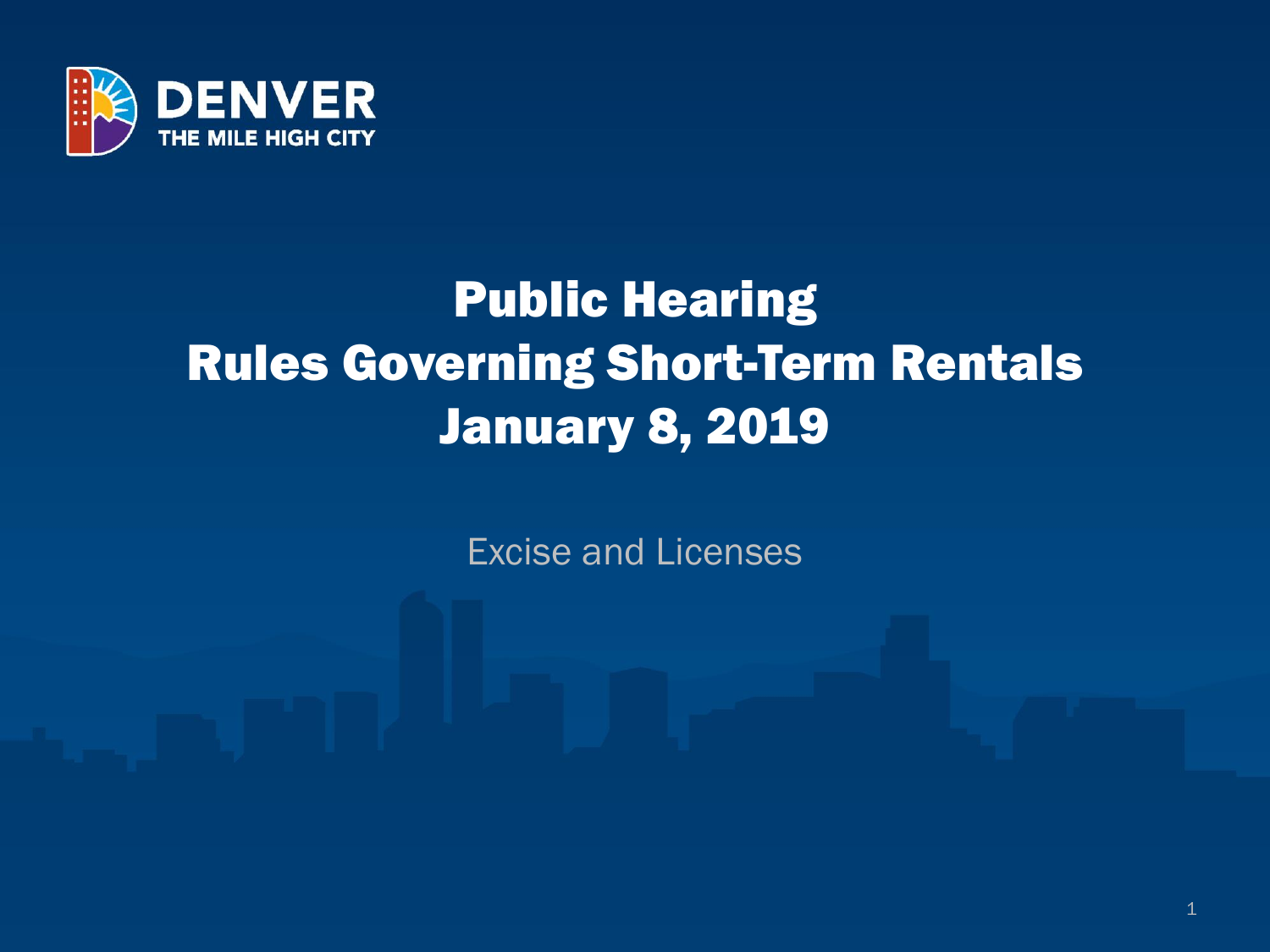

### Proposed STR Rules



#### **RULES GOVERNING SHORT TERM RENTAL LICENSES**



#### What's in the Proposed Rules?

- Insurance Requirements
- Good Cause for Denial of Applications and Sanctions on Licenses
- Notification requirements for changes to the Local Responsible Party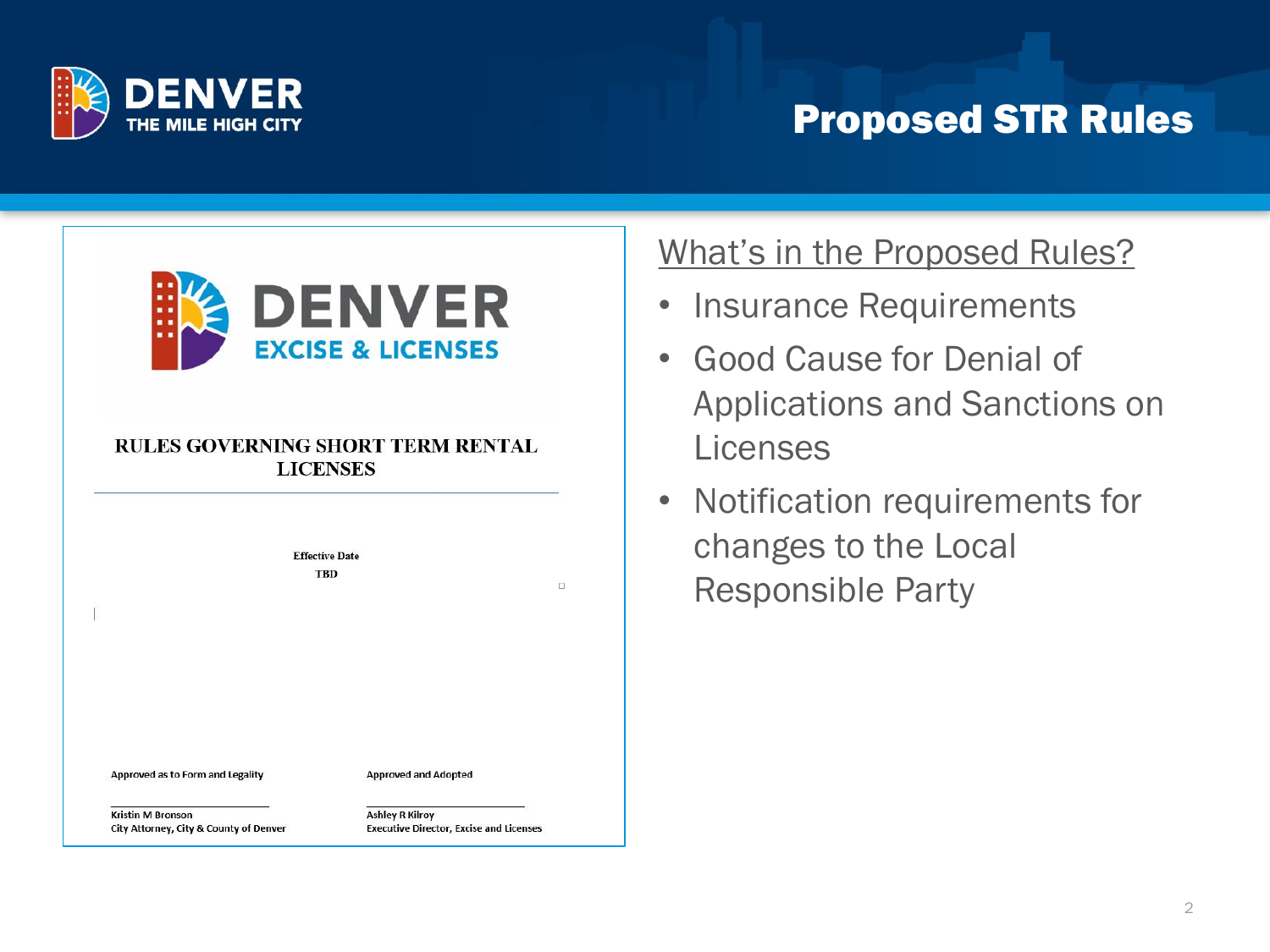

### Proposed Rules

- Insurance Requirements
	- A licensee must maintain an insurance policy for the property being used as the STR for no less than \$1 M
	- Licensees have the option to conduct transactions through a platform that provides this coverage or through obtaining their own policy
	- Regardless of whether licensees carry a separate STR policy or use the insurance provided by a hosting platform, licensees must notify their insurance company that they'll be using the property as an STR
	- Licensees who belong to an HOA or similar organization must also notify the HOA that they'll be using the property as an STR
	- These notification requirements prevent a denial of claims based solely on the insurance carriers' lack of knowledge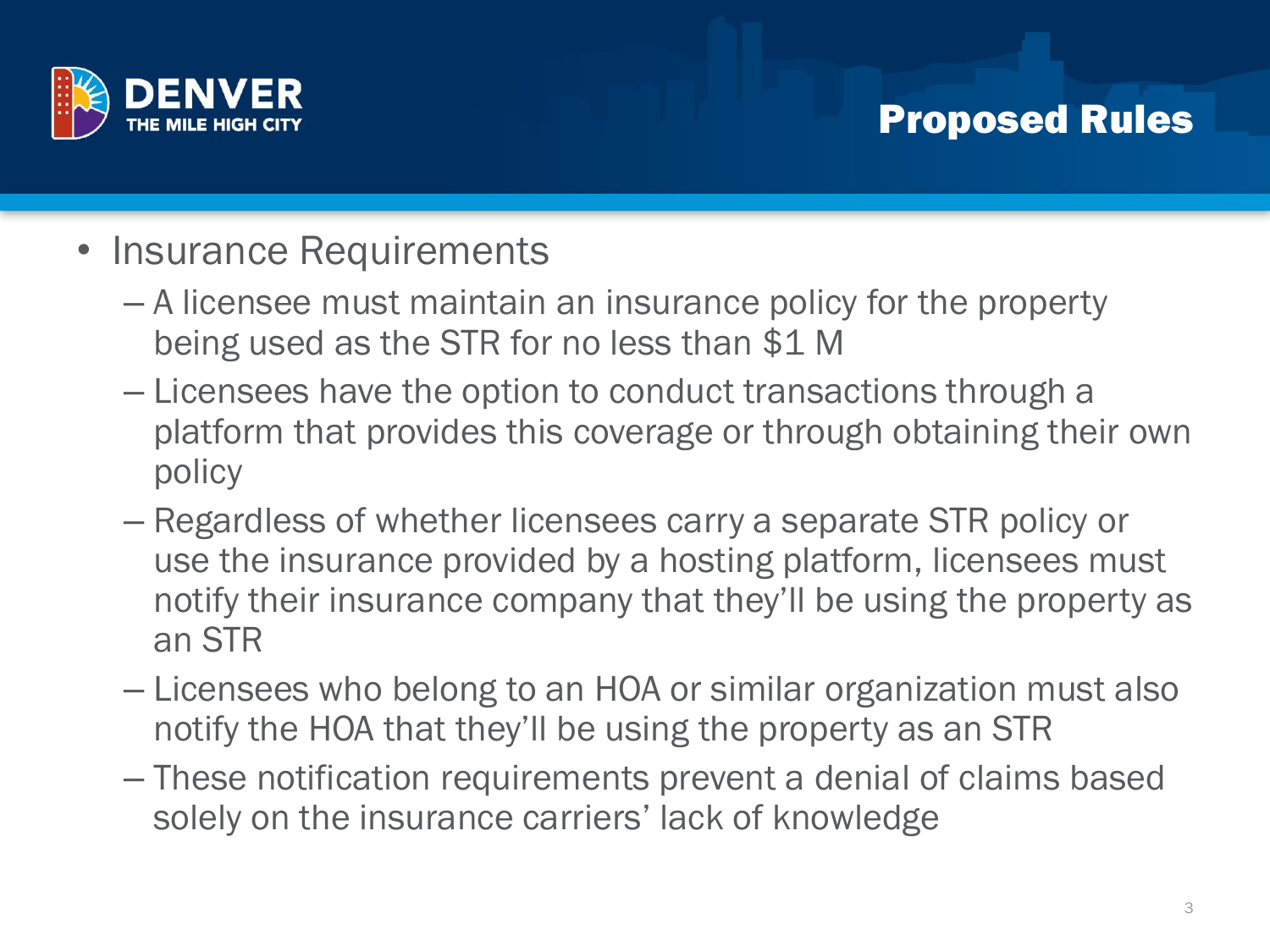

#### Proposed Rules

- Good Cause for Denial and Sanctions
	- Good Cause is defined as:
		- Evidence that a Licensee has violated, does not meet, or has failed to comply with any of the terms or conditions placed on his or her Short-Term Rental license, any city or state law, or any rules and regulations promulgated thereunder, including but not limited to the Denver Zoning Code, section 11.8.10, as amended; or
		- Evidence that a Short-Term Rental or a property for which a Short-Term Rental license is being sought has previously been, or will be, operated in a manner that adversely affects the public health, safety, or welfare of the immediate neighborhood in which the property is located.
	- The Director may deny an STR license application for Good Cause.
	- The Director may fine, suspend, revoke, or refuse to renew an STR license for Good Cause.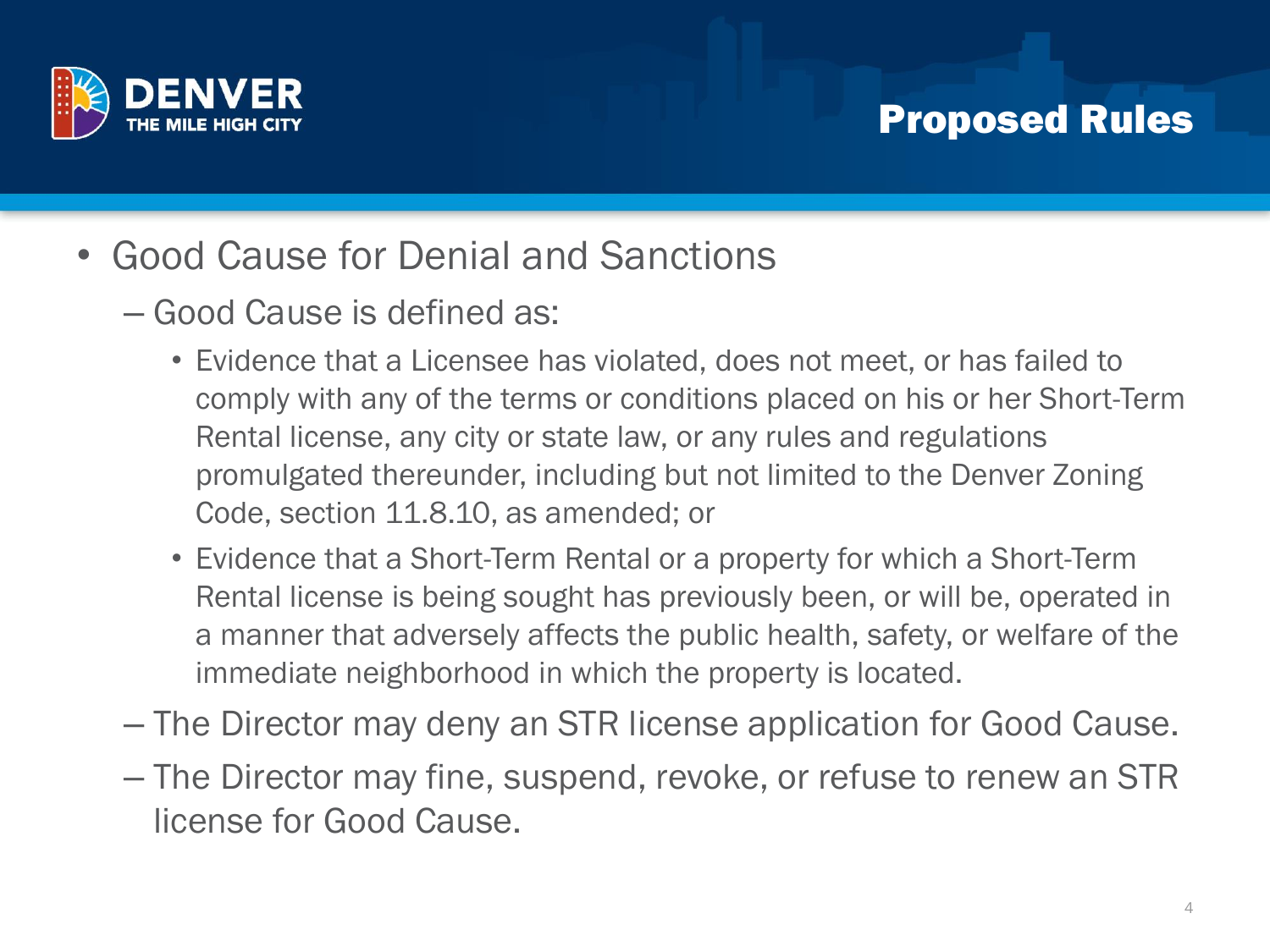

#### Proposed Rules

- Changes to the Local Responsible Party
	- The D.R.M.C. requires licensees to provide a brochure at the STR that includes certain information, including the name and contact information for a Local Responsible Party.
	- A Local Responsible Party is a person who will be in Denver during the entire length of a guest's stay who has access to the STR and can make decisions regarding the STR.
	- The proposed rules require licensees to submit any changes to the name or contact information for a Local Responsible Party to the Department within 30 days of a change.